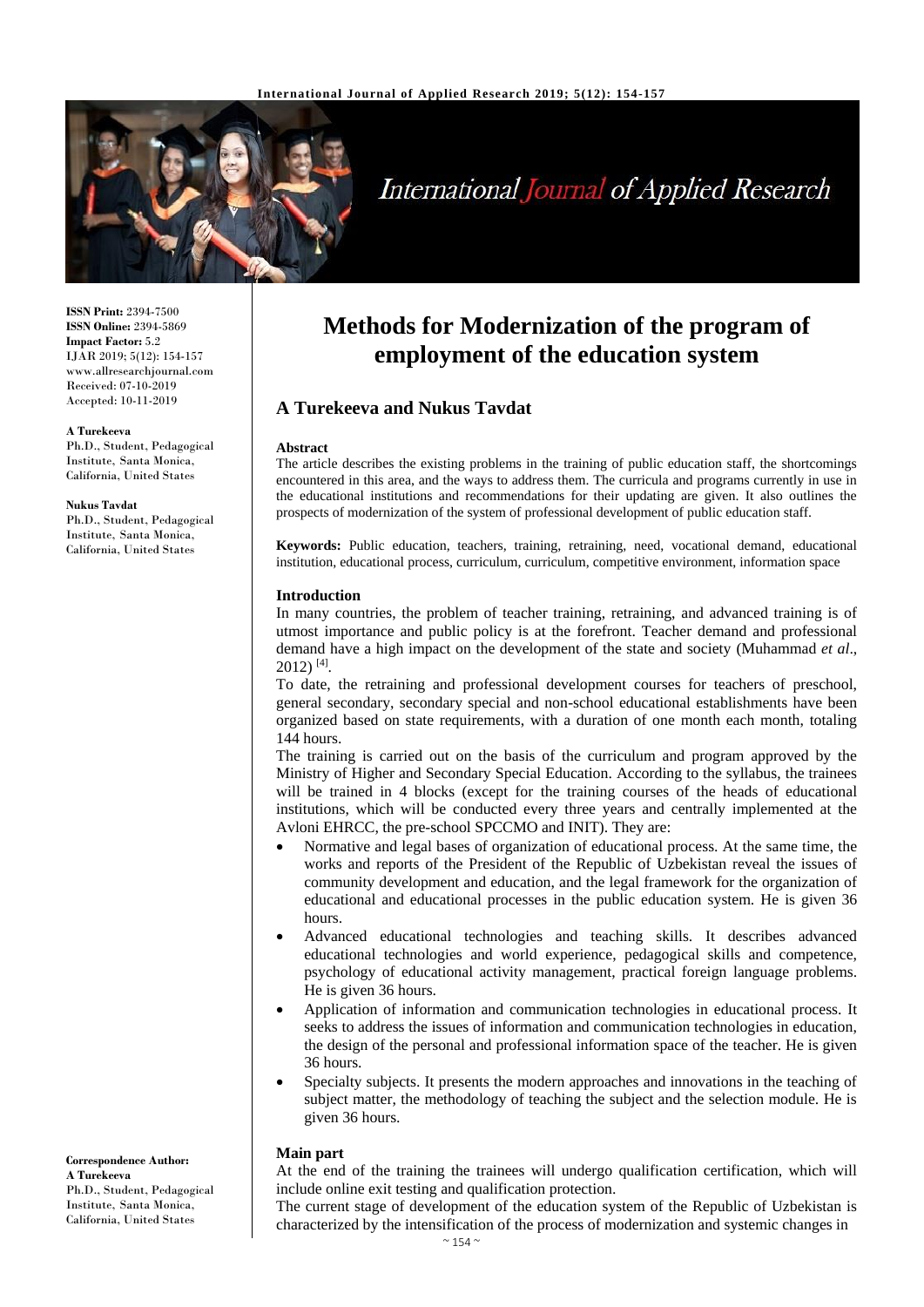the general direction. The purpose of these changes is to adapt the educational process to the demands of real life, to create new, modern mechanisms for the continuous updating of the educational process, to identify the needs of the individual, society, and state. In order to meet these fundamental objectives of modernizing basic education, each student needs an individualized and differentiated approach to the implementation of the state requirements applicable to the training system (Bécherel & Vellas, 1999; Melvin, 2000; Pomfret & Anderson, 1997)<sup>[2, 3, 5]</sup>.

Consequently, the task of modern training and the most important component of modern development and innovation is to train a qualified expert who can independently choose the trajectory of individual development in a high-tech competitive environment, taking into account the needs of each student.

Rapid progression includes important changes and upgrades in the professional development process of the trainees 'response to students' academic performance, teaching methods, tools for evaluating teaching methods, organizational forms and other methods. Therefore, special attention should be paid to the level of professional knowledge, skills and competences of the trainees and their professional activities in the course of training. For this purpose it is necessary "... to enhance the status and prestige of the teaching profession, provide material and social support to the staff of educational institutions and public education, to create the necessary conditions for their effective work."

#### **Analyses**

In the course of the training, students should be able to provide sustainable impetus for the learning process as a result of pedagogical, psychological and acmeological observations of students, to reveal the meaning of the knowledge gained by students, to learn new technologies of goal setting and apply them into educational practice. This is of particular importance to the success of their activities in the audience. In addition, it is important that teachers do not primarily teach students to learn or memorize what they are learning from a particular subject, but to build the competences to apply what they have learned in real life situations (Welch & Yang, 2011)<sup>[6]</sup>.

It is worth noting that enriching the didactic, methodological, methodological and philosophical views of the average age of 45-50 years in the country, teaching them how to meet the new educational standards is the weakest part of the professional development system. To address this vulnerability, it is necessary to update the state requirements, qualification requirements, content of all curricula and programs created for the training system, and update according to today's requirements. Thus, it is not difficult for the listener to work in a paradigm of literary knowledge, but for them to move to a "knowledge-based" approach in the course of training.

Taking into account the above, the system of professional development is a requirement of the time for professional development of modern teachers and radical reform of the system of advanced training. The educational process is a multifaceted and complex process that covers all the components of the education system, and any changes in the education system are consistent with the teaching activities that are the subjects and executors of the educational process.

It is important to remember that the retardation and vulnerability of the socio-economic and spiritual-moral development of society depends on the quality of education and its outcome. The solution of these problems is the implementation of the ideas on modernization of the system of professional development, retraining and certification of teachers in the field of education. These ideas will address the necessary conditions and objectives for the organization and implementation of the learning process aimed at the individualization of additional trainee programs. The main source of these conditions is regarded as the development and implementation of a teacher's self-development system in the system of continuous education.

The peculiarity of the organization of the educational process in the system of advanced training is to provide a holistic development of the professional skills of the students. This is confirmed by the rating of the trainees who have been trained in this project.

In an interview with the trainees it became clear that the effectiveness of the advanced trainings that were held during theoretical trainings was inferior to independent training. In addition, 40% of trainees have suggested making courses at least once a year, while 60% of them prefer practical classes. This is due to the fact that the most common method of advanced training is not just to improve the professional skills and abilities of the trainees, but also to use the newest technologies in the teaching practice. That is why, in the course of practical training professors improve their professional skills through self-education. The current system of professional development of teachers in the public education system is focused on interdisciplinary learning of their traditional experiences, rather than the various innovations that the audience will encounter in the learning environment. At the same time, the level of innovation in the learning process is not always consistent with the skills of the trainees in the real work environment. Therefore, the main purpose of the internship for today's public education system is to provide students with the latest pedagogical and ICT skills, and to integrate the learning process with the use of best international practices.

Our task in this area is to work hard on our dedication to the organization of these processes, in-depth study of a particular foreign language in order to apply best international experience in educational practice.

Thus, the teacher must have sufficient qualifications in the field of self-education as the core subject for the development of education. Currently, the definition of "modern teacher image" and the optimal conditions for its professional development should be one of the most important tasks of the Ministry of Public Education.

Today, the modern education system is tasked with finding the answer to the question "How to become a modern teacher?" The standardization and modernization of the pedagogical education system is aimed at solving this problem. Specialists in this system work on this information. This topic is widely discussed in national and international scientific journals. All participants in these discussions depend on the teacher as the clear implementator of any of these changes in the education system. However, the predetermined level of introduction of the aforementioned innovations in education does not always meet the capabilities of the teacher. The teacher must have sufficient qualifications to perform such tasks.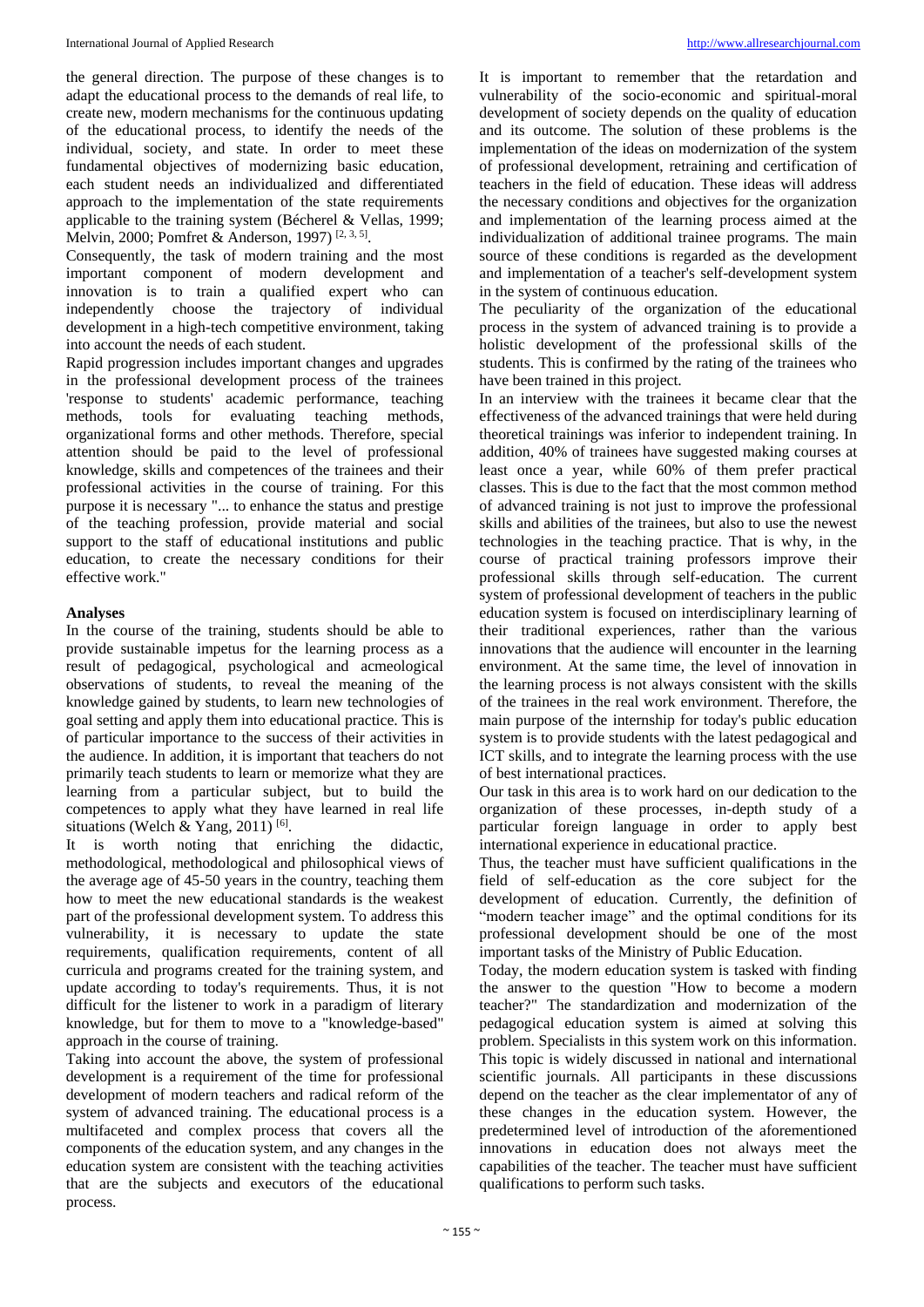According to DA Dochkin, the current conditions of the education system and its structural and substantive reforms lead to overcoming the psychological difficulties associated with the intellectual and emotional stress of the teacher's professional activity [2]. In addition, the development of modern educational practice determines the emergence of new content and professional features of pedagogical activity. In this regard, many teachers face the challenge of not being aware of the current and key professional competencies in today's and increasingly interpreted forms of professional competence. As a result, the teacher is experiencing a crisis of professional competence. According to recent research in this area, the following main causes of the crisis of professional competence of teachers in general education institutions can be considered. Including:

- Changing important social development priorities, rapid changes in social consciousness and the rigidity of professional consciousness, expert opinions (pedagogical conservatism as a deformity), and orientation of many of them on traditional means, methods, and techniques for solving professional tasks;
- Lack of opinions on the majority of teachers about the best examples of pedagogical skills and the use of the achievements of the international pedagogical community in teaching practice;
- The role of teachers in the system of teacher training and retraining.

As a result, there is an increased risk of personalprofessional deformation of teachers. These include teacher anxiety, nervousness, tension, high levels of aggression, internal uncertainty, decline in non-professional activities, lack of compassion, humility, and demonstration

According to NB Moscow, almost every one of these characteristics represents one of the possible tasks of developing the professionally important tasks of a modern teacher [3]. In other words, the development of important qualities will increase the effectiveness of pedagogical work in teachers. It is important to note that the occurrence of deformation is probable, which is one of the most important areas of teacher professional development.

In addition, self-training of the teacher, the formation of his didactic, methodical, philosophical view is the weakest part of the implementation of the DTS, which defines the current content of professional pedagogical activity. This content envisages the creation of a developing environment in the educational institution, a qualitatively new system of student assessment, the use of modern educational technologies, methods and forms of organization of education, competence-based approach in the learning process, friendly subject-subject relations among participants.

In our view, what is novel and important in terms of the normative documents governing the teacher's activity in this situation is allowing the learner to choose the curriculum related to the development of the individual curriculum.

#### **Discussions**

The teacher contributes to the formation, socialization, the right choice and development of educational programs, using a variety of forms, methods, tutorials, including accelerated courses within individual DTS programs.

There is no doubt that today the teacher accompanies the student in learning the content of the selected curriculum using various forms, methods, methods and tools. A

completely new task for a teacher is to develop students' ability to choose the curriculum consciously, that is, to create individual curriculum. Thus, the teacher tries to have the objective knowledge that the student is trying to convey to them. In other words, the teacher shifts from a teaching position to a referral position.

The main task of the learner in this process is to create a knowledge that will be demonstrated in the students' conscious attitude to learning, their sustainable motivation to take initiative, the independence to discover new knowledge, and the ways in which these knowledge can be applied.

The main feature of the national education system during the teacher training process was the didactocentric approach. Training based on rapid delivery of information involves the transfer of specific knowledge, skills and practical skills.

In the context of a knowledge-based paradigm, the learner's task was to study what was given and repeat it in a controlled manner. Such activity in the educational process is reproductive in its essence and focus. This is precisely what has been identified as a priority of memory and insufficient attention has been paid to the direct development of reflexive skills, self-regulation, creative thinking, critical thinking, and so on.

In addition, these teachers do not have the experience of designing an individual curriculum as their training is provided in curricula that anticipate solid development trends.

After graduating from the university, they repeat the bachelor's degree in the teacher training system. Thus, teacher training is conducted every five years, with traditional teaching methods and advanced educational programs that include single-invariant content for students of the whole group. No consideration has been given to the development of reflexive skills and the ability to build a trajectory of professional development, given its difficulties and shortcomings in the learning process.

It is worth noting that the prolonged period of interactions, the practice of schools and teachers on single methodological topics has not contributed to the effective professional development of teachers. Therefore, the challenge for a teacher today is to move from a knowledgebased approach to a competency-based system.

Thus, the task of preparing teachers to perform qualitatively new functions within the DTS is primarily through the modernization of the system of advanced training. The priority of this plan is to identify the requirements for the organization and implementation of the learning process aimed at the individualization of additional vocational education programs. One of the measures to implement this task is to include information about training modules and mechanisms for their implementation into an automated system for monitoring the professional development of teachers. The content of more than 168 training modules was analyzed for general education teachers to implement a competency-based approach, to study curriculum programs to personalize the professional development process. History, sociology, law and economics; elementary general education; social sciences and humanities; exact and natural sciences; correctional pedagogy and special psychology.

#### **Results**

As a result, the content of our curriculum programs mainly reflects generalized experience in the specific direction of